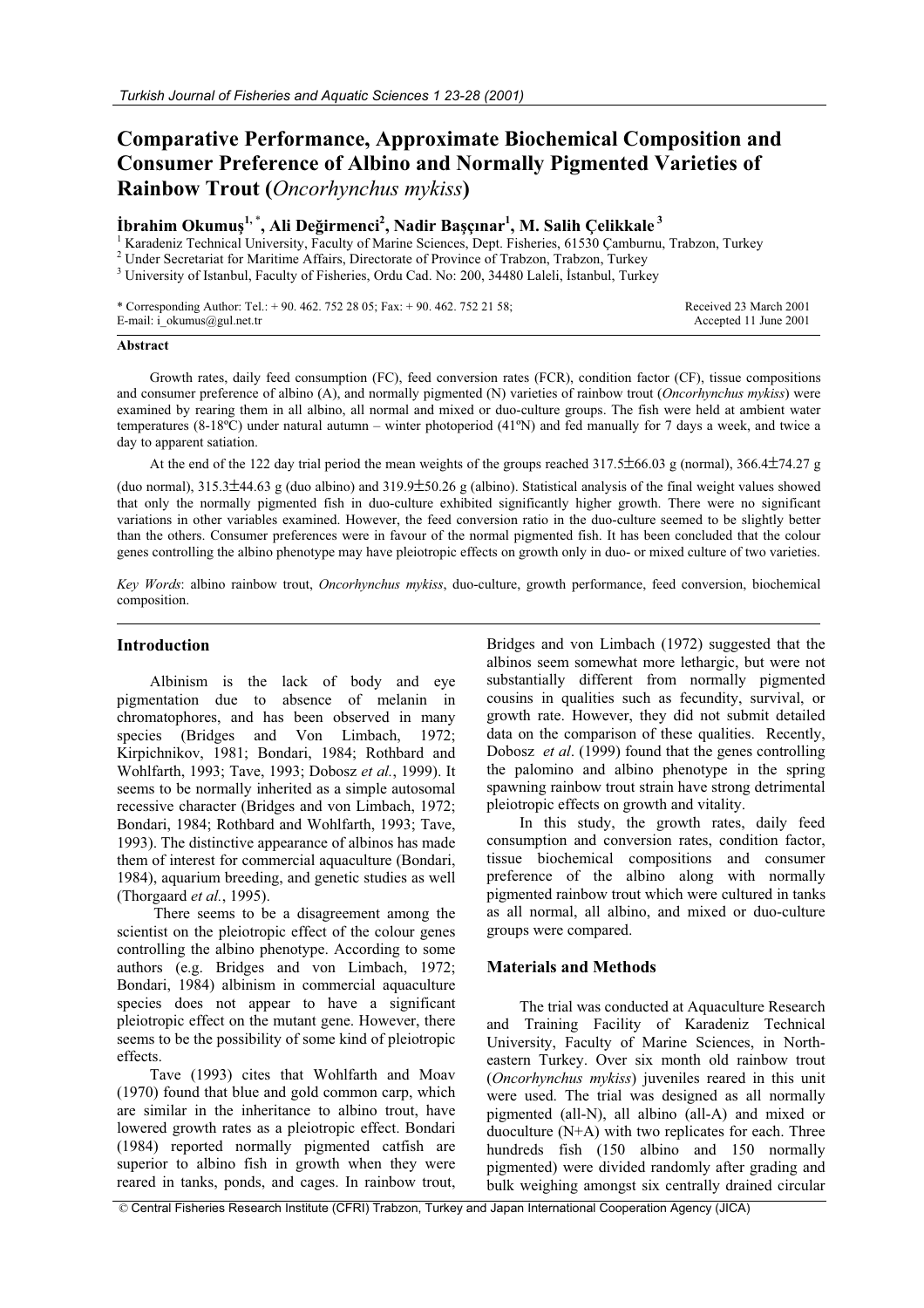fibreglass tanks with a water volume of  $0.3 \text{ m}^3$ . The initial stocking density was around  $14.5 \text{ kg/m}^3$ . Prior to the start of the trial the fish were kept in tanks for three days for acclimatisation to the experimental conditions. The trial was performed under ambient conditions (short day-lengths and variable water temperatures) and lasted until the fish reached portion size or for 4 months from the end of September 1997 to the end of January 1998.

All tanks were supplied with unfiltered flowthrough stream water during the first period and 50:50% mixture of stream and brackishwater of the Black Sea during the rest of the study. Water input ranged from 5 l/min to 10 l/min depending on fish size, stocking density, and water temperature. When the dissolved oxygen levels of the effluent started to decline below critical levels (around 6.5-7.0 mg/l), the water inflow was increased. Water exchange rates were similar for all tanks and there were only minimal differences in dissolved oxygen contents.

Water temperature and feed supply were recorded daily, while the dissolved  $O<sub>2</sub>$  content in the water outlet was measured weekly to ensure the minimum concentration mentioned above. The minimum concentration. The growth rates (live weight gain) were then followed by bulk-weighing the fish in each tank to the nearest 2 g at 30, 61, 91 and 122 days, each time after a day of feed deprivation. Sampling days are hereafter termed  $P_0$  (initial),  $P_1$ ,  $P_2$ ,  $P_3$  and  $P_4$ . In addition, individual weights ( $\pm 0.01$  g) and total lengths  $(\pm 1 \text{ mm})$  of 20 fish from each group were taken for calculating condition factors. All the fish were weighed individually at the end of the experiment. Those fish handled individually (weighed and measured) were anaesthetized (50 ppm MS-222) before handling.

Fish were fed with a commercial steam pelleted feed with approximate (crude) biochemical composition of 40% protein, 12% lipid, 15% ash and 5% cellulose. Pellet size was increased according to the manufacture's recommendations as the fish grew. Feeding was conducted manually 7 days a week (9 a.m. and 4 p.m), two times a day to near the satiation by observation of the feeding activity. This regime was similar to the practical feeding performed in commercial farms. The amount of feed given to the fish in each tank at each meal was noted. Around one hour after the last daily meal, the drainpipes were brushed out to remove accumulated faeces and feed wastes from the tanks. In order to estimate daily feed consumption rates, the feed that was given to the fish was recorded daily and uneaten pellets in each tanks were collected twice weekly (once after morning and once after the afternoon feeding).

The performances of the fish were evaluated by calculating the following parameters from the data collected: i) Daily Growth (W, g) =  $(W_T-W_t)/(T-t)$ ; ii) Specific Growth Rates (SGR,  $\%$ /day) =  $[(\ln W_T \ln W_t$ )/(T-t)] x100; iii) Condition Factor (CF) = (W /  $L^3$ ) x 100; iv) Coefficient of Variation (CV) = (SD /

W) x100; v) Feed Consumption Rate (FC, % w/day) = [feed consumed/  $(W_T-W_t)$  x 100 / 2]; vi) Feed Conversion Ratio (FCR) = FC/ ( $W_T-W_t$ ); where  $W_T$ and  $W_t$  are live weights (g) of the fish at day t and T, respectively. T-t is the number of days between weighing, and L is the total length of the fish (cm).

Tissue samples of three fish from each variety were analysed in triplicate for dry matter, crude protein, crude lipid, and ash at the beginning and end of the study. Crude protein (N x 6.25) was determined after acid digestion (Kjeldahl, total nitrogen x 6.25), lipid after extraction with petroleum ether in a Soxhlet apparatus, dry matter after drying at 100-105ºC for 24 h, and ash after combustion at 550ºC for 4-5 h. Consumer preferences were investigated by presenting the fish for sale in a fish monger in Trabzon.

The mean and standard deviation  $(\pm SD)$  were calculated for all parameters in each group, and the differences on growth performance were examined by comparison of mean weights of fish. One-way analysis of variance (ANOVA) was used to test for differences among groups, and where significant differences (P<0.05) were found a multiple comparison test (Tukey) was used to determine the different group(s). Percentage data were subjected arcsine transformation prior to statistical comparison. All data analysis and statistical testing were carried out using the Minitab (8.1) statistical programme.

### **Results**

The trial was conducted under quite stable ambient condition with the exception of water temperature, which fluctuated from 8 to 18 ˚C (Figure 1). The dissolved oxygen content of water in the tanks ranged between 8.1 mg/l to 9.8 mg/l. As it has been mentioned, stream water and seawater (brackish water of the Black Sea with an average salinity of 16‰) were mixed during the major duration of the study, thus salinity of rearing water was around 6.5-8.7‰.

All fish were in good condition throughout the study and no disease, parasite or undesired problems occurred. There was not any mortality. The growth parameters, namely increments in mean weights, daily specific growth rates (SGR) and condition factor (CF) are presented in Figures 2-4 and are also summarized in Table 1.

The initial size variations (CV) within the groups were similar for all groups, but the changes during the course of study differed significantly (P<0.05), i.e. there was a tendency for the groups to become more heterogeneous in size towards the end of the study. This was particularly apparent in duoculture (Table 1). Live weights of the fish increased from around 75 g to 315-366 g by increasing 340% on the average during the trial. There were no significant size differences between the groups at the beginning and between the replicates during the study.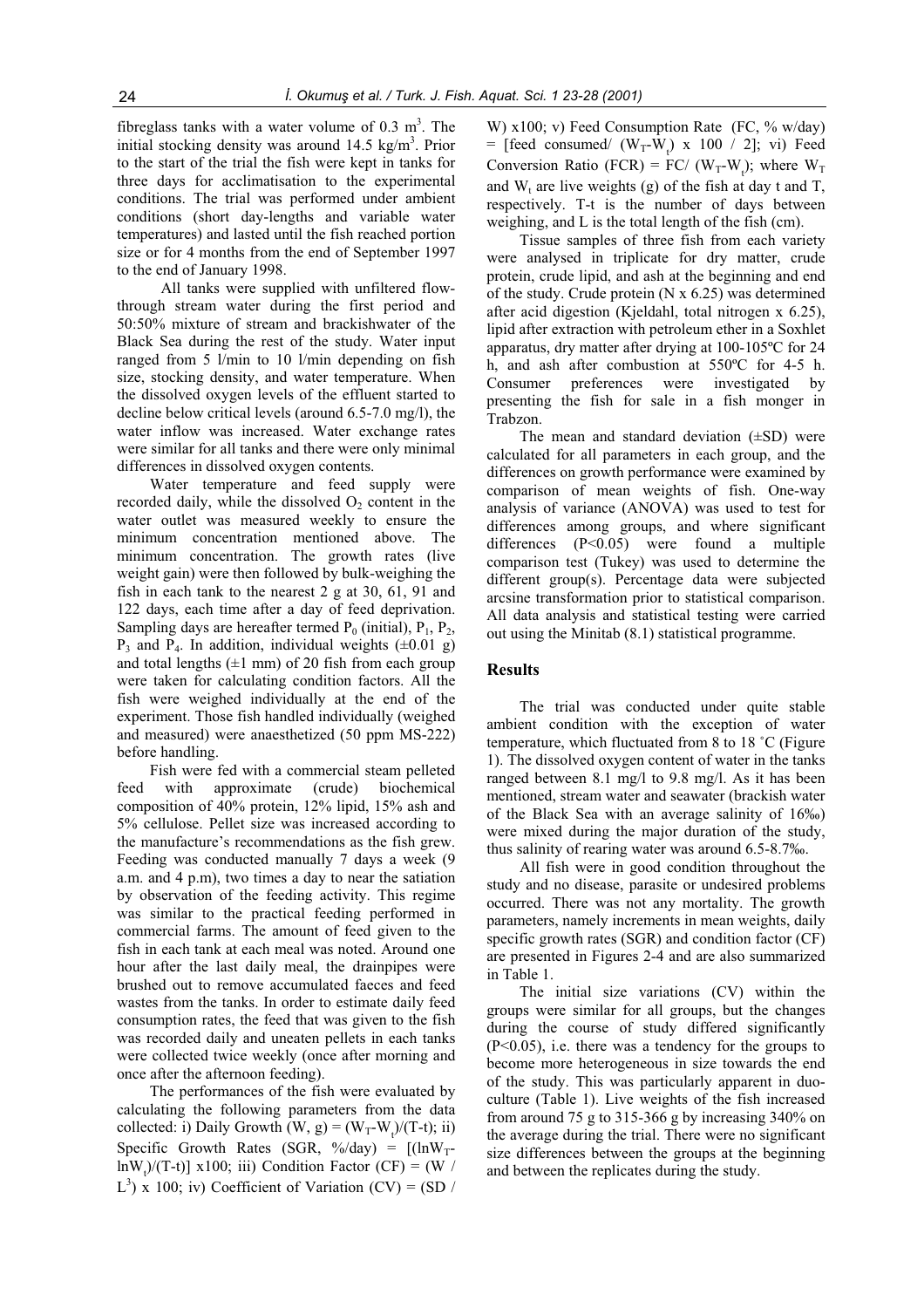

**Figure 1.** Mean values (with monthly ranges) of water temperature of rearing water during the study periods.

**Table 1.** Growth, condition factor, stocking densities, feed consumption rates, conversion ratios and tissue composition of albino and normally pigmented rainbow trout (mean  $\pm$  s.d.).

|                                                 |                   | Groups                       |                              |                              |                     |
|-------------------------------------------------|-------------------|------------------------------|------------------------------|------------------------------|---------------------|
|                                                 |                   | All-A                        | All-N                        | Duo-culture                  |                     |
| Parameters                                      |                   |                              |                              | Duo-A                        | Duo-N               |
| Live weight $(g)$                               | $W_i$             | $75.2 \pm 0.1$               | $75.4 \pm 0.1$               | $75.1 \pm 0.1$               | $75.1 \pm 0.1$      |
|                                                 | $\mathrm{W_{f}}$  | $319.9 \pm 5.1^a$            | $317.5 \pm 1.1^a$            | $315.3 \pm 11.3^a$           | $366.4 \pm 13.6^b$  |
| Coefficient<br>of<br>variation $CV_i$           |                   | 0.133                        | 0.133                        | 0.131                        | 0.131               |
| $(CV, \%)$                                      | $CV_{\rm f}$      | $1.594^{b}$                  | $0.346^a$                    | $3.584^{\circ}$              | $3.712^c$           |
| $\Delta CV$ (CV <sub>f</sub> /CV <sub>i</sub> ) |                   | $11.985^{b}$                 | 2.601 <sup>a</sup>           | $27.359^c$                   | $28.336^c$          |
| Weight gain                                     | (g/day)           | 2.00 <sup>a</sup>            | 1.98 <sup>a</sup>            | 1.97 <sup>a</sup>            | $2.39^{b}$          |
|                                                 | $(\frac{6}{day})$ | $2.67^{\circ}$               | 2.63 <sup>a</sup>            | 2.62 <sup>a</sup>            | $3.18^{b}$          |
| $SGR$ (%/day)                                   |                   | $1.21 \pm 0.02$ <sup>a</sup> | $1.20 \pm 0.01$ <sup>a</sup> | $1.20 \pm 0.03$ <sup>a</sup> | $1.32 \pm 0.03^{b}$ |
| Condition factor                                | Initial           | $1.27 \pm 0.025$             | $1.24 \pm 0.024$             | $1.29 \pm 0.045$             | $1.29 \pm 0.023$    |
|                                                 | Final             | $1.51 \pm 0.034$             | $1.45 \pm 0.051$             | $1.47 \pm 0.082$             | $1.56 \pm 0.010$    |
| Stocking density $(kg/m3)$                      | Initial           | 12.53                        | 12.56                        | 12.52                        |                     |
|                                                 | Final             | $53.31^{a}$                  | $52.91^a$                    | $56.82^{b}$                  |                     |
| FC $(\frac{\%}{W})$                             |                   | $1.50 \!\!\pm\! 0.08$        | $1.47 \pm 0.03$              | $1.50 \pm 0.01$              |                     |
| <b>FCR</b>                                      |                   | $1.31 \pm 0.03$              | $1.29 \pm 0.04$              | $1.20 \pm 0.03$              |                     |
| Tissue approximate analysis (% of wet sample):  |                   |                              |                              |                              |                     |
| Dry matter                                      |                   | 25.69                        | 25.49                        |                              |                     |
| Crude protein                                   |                   | 18.55                        | 18.21                        |                              |                     |
| Crude lipid                                     |                   | 4.85                         | 5.32                         |                              |                     |
| Ash                                             |                   | 1.34                         | 1.37                         |                              |                     |

Note: Values in a row with different superscript letters are significantly different at least at a level of  $p<0.05$ .

Growth was similar in all groups up to end of the first period, but growth of the fish in duo-culture differed significantly during the later periods  $(P<0.05)$ (Table 1). Growth variations, in favour of normally pigmented individuals, between the varieties were also significant in this group and this was apparent as early as during the first period (Figure 2 and 3). Growth rates (SGR) were highest in all groups with mean values of around 1.8-2.0%/day during the first period. They declined gradually during the following periods and almost levelled off around 0.8%/day in the last period (Figure 2). With exception of Duo-N, the overall mean SGR values were around 1.20%/day (Table 1). CF values increased from around 1.3 to 1.5

exhibiting similar and slight fluctuations in all groups (Figure 4).

Daily feed consumption rates (FC) were just over 2.0% of bw during the first period and decreased gradually to around 0.9% through end of the trial in all groups (Figure 5). Values were very similar in all groups throughout the study (Table 1). Feed conversion ratios (FCR) exhibited very similar trends in all groups during the study (Figure 5). Values in duo-culture seemed to be slightly better than those of All-A and All-N, but not significantly.

Analysis of tissue samples from albino and normally pigmented fish showed that pigmentation had no effect on approximate tissue composition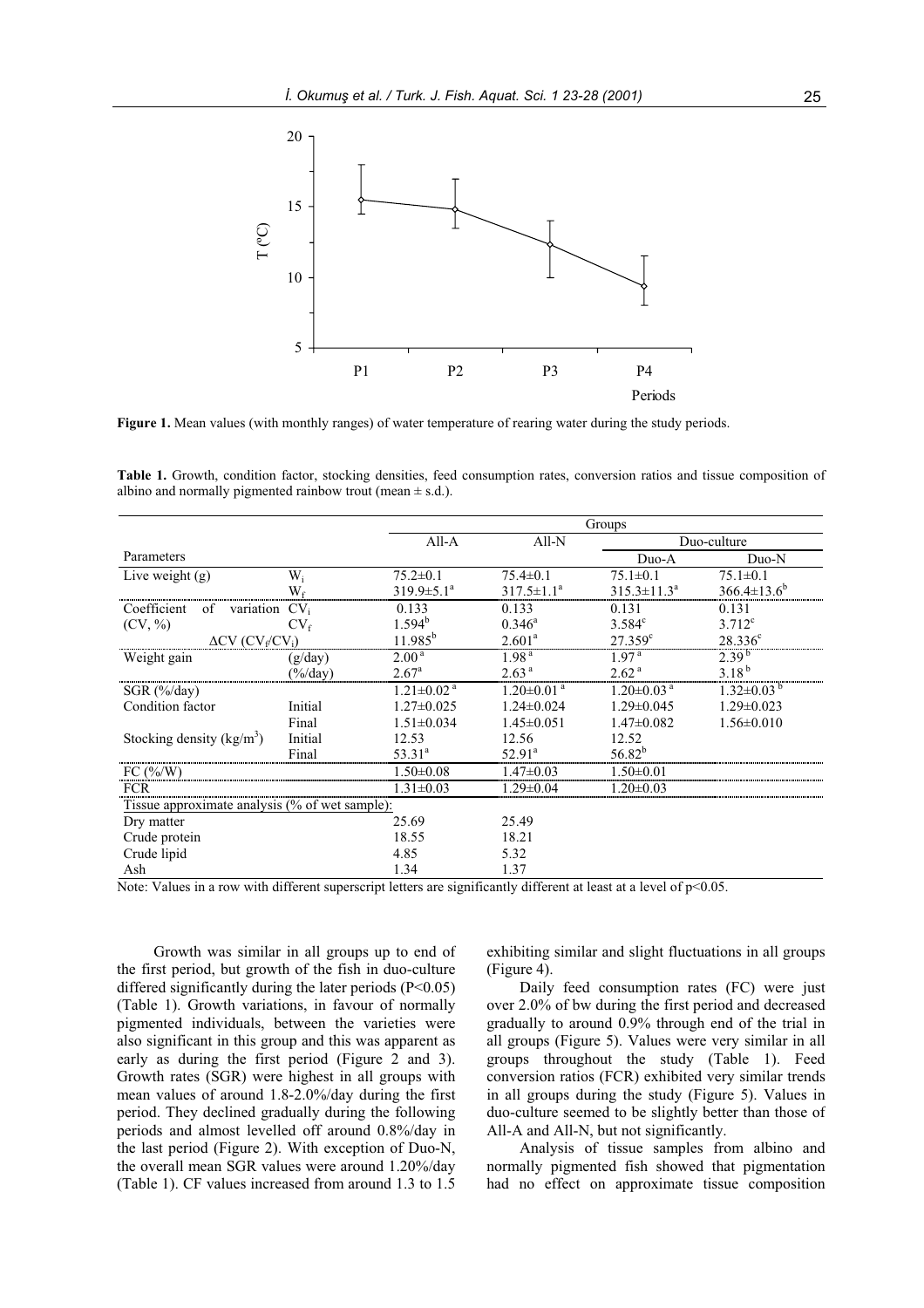

**Figure 2.** Increments in mean weights of the albino (A) and normally (N) pigmented rainbow trout reared as separate (All-A and All-N) and mixed or duo-culture (Duo-A and Duo-N) groups.



Figure 3. Variations in specific growth rates of albino and normally pigmented rainbow trout.



**Figure 4.** Variations in condition factors during the experimental periods.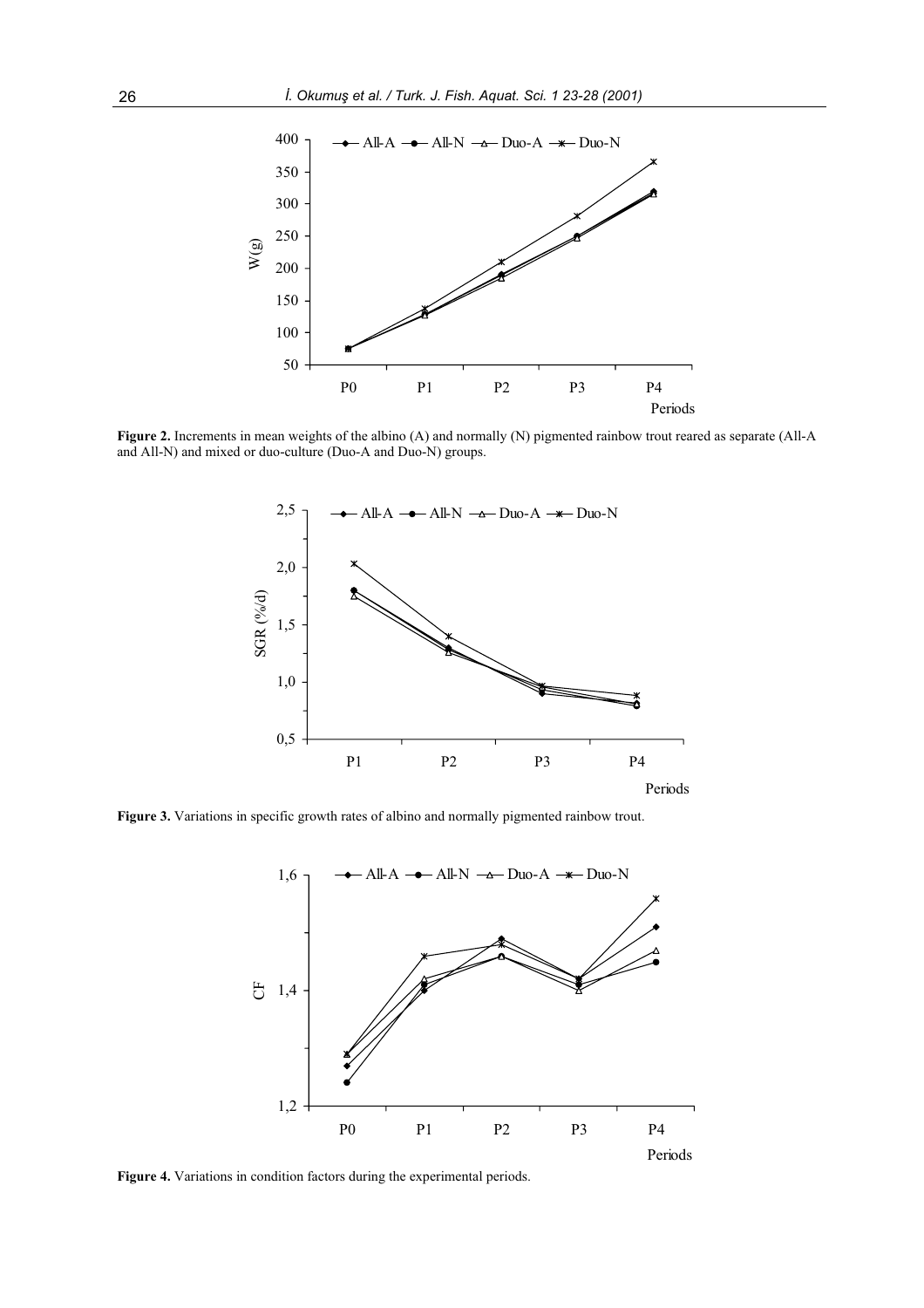

**Figure 5.** Mean FC (continuos lines) and FCR (dotted lines) values in trial periods.

(Table 1). According to the consumer preference trials, rainbow trout with a rate of 15.3% was the second most widely preferred species after the whiting. The other available species were frozen mackerel, grey mullet, and anchovy. As expected, the majority (>60%) of consumers buying rainbow trout preferred normally pigmented trout and albinos seemed to be bought just for trial.

#### **Discussion**

The study was performed to determine if there was difference in growth performance between albino and normally pigmented rainbow trout varieties.<br>Growth rates, daily feed consumption, feed Growth rates, daily feed consumption, feed conversion rates, condition factors, tissue compositions and consumer preferences of albino, and normally pigmented varieties of rainbow trout were compared at ambient temperatures ranging from 8.0 to 18.0ºC over a full rearing period.

Fish grew from around 75 g to 315-366 g mean weight during the trial period of four months. Growth rate variations between the varieties differentiated significantly  $(P<0.05)$ , but only in the duo-culture group. The normally pigmented specimen in duoculture exhibited a higher growth rate than albinos in this group, which also from all albino and all normal groups. There were no significant growth variation between all albino and all normally pigmented groups.

Size variations (CV) within the groups and mean weights of the replicates and groups were very similar at the beginning. Environmental factors were within the acceptable limits for on-growing rainbow trout fingerlings and almost identical in all groups. In addition, there was not any notable problem related to the well fare of the fish throughout the study and daily feed consumption rates indicated that the feed was not restricted. Thus, differences in growth performance of albino and normally pigmented specimen can be attributable to pigmentation and its possible pleiotropic effect.

The growth rates (SGR) of the experimental fish for the entire trial were around 1.2%/day. Rapid growth, 240-290 g increments in mean weight in 4 months, of experimental fish also demonstrates the suitability of the experimental conditions. Size variation increased in all groups during the course of the trial. At least some part of this can be accounted for competition for food (Jobling *et al*., 1995; Johansen and Jobling, 1998) and space, as the stocking density was quite high. Increments in size variation were very high within the duo-culture.

As reported by Jobling (1985) an increase in CV during the trial has been used as an indicator of such establishment of the dominance hierarchies. This may suggest that increase in size variation was associated with competition for food. In spite of slight fluctuations, CF increased considerably in all groups during the trial and there were slight differences in final values. These final values of around 1.5 indicate that feeding was not so restricted (Johansson *et al.*, 1995). However, a slight difference in the final condition factor of varieties in duo-culture might also be an indication of somewhat feed limitation leading a competition among individuals and domination of those normally pigmented. Thus, growth performance variations in albino and normally pigmented specimen can be attributed to some kind of feed restriction, competition between individuals, and hierarchical domination of the normally pigmented individuals.

When salmonid species reared in small units, as in intensive culture and when continuous access to feed is not possible, social hierarchy seems to be unavoidable. This has been reported in rainbow trout (Holm *et al*.,1990), Atlantic salmon (Keenleyside and Yamamoto, 1962), Arctic charr (Jørgensen *et al.*, 1993; Jobling, 1995) and brook trout (Okumus *et al*.,1999). In this case dominant fish were more active